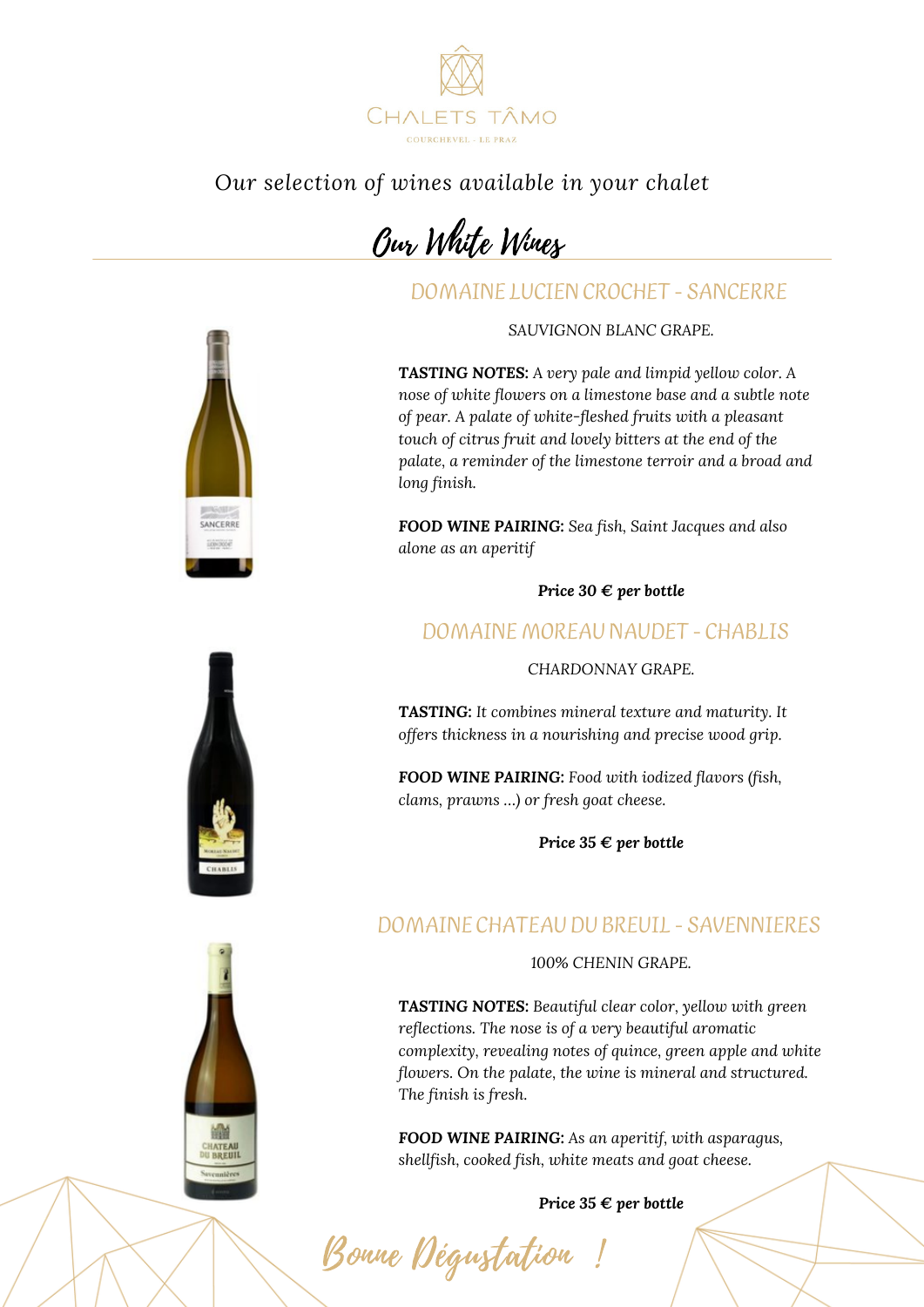



# DOMAINE RIJCKAERT - POUILLY FUISSE

#### *CHARDONNAY GRAPE.*

**TASTING NOTES:** Floral, buttery, mineral, roasted. Its wide aromatic palette offers the complexity and depth one expects from great whites.

**FOOD PAIRING:** A perfect Mâconnais wine with nice poultry, lobster, seafood and goat cheese.

*Price 40 € per bottle*

#### DOMAINE FRANCOIS VILLARD - CONDRIEU

#### VIOGNIER GRAPE

**TASTING NOTES:** The Condrieu is ample and keeps a balanced palate. Nice freshness on the finish.

**FOOD PAIRING:** They are to be served with a risotto with scallops, prawns in curry and goat cheese.

*Price 55 € per bottle*

## DOMAINE VINCENT GIRARDIN - MEURSAULT

CHARDONNAY GRAPE

**TASTING:** Delicious marriage between roasted almonds and hazelnuts with vegetal and floral notes (hawthorn, elderberry, fern, lime blossom, verbena) and mineral (flint). Butter, honey, citrus fruits also strain the nose. On the palate, a rich wine with a delicious and joyful nutty flavor. Nice balance between creaminess and freshness. Long and structured.

**FOOD WINE PAIRING:** Blue cheeses and foie gras, veal or poultry in white sauce, grilled shellfish and sauce.

*Price 77€ per bottle*



Bonne Dégustation !

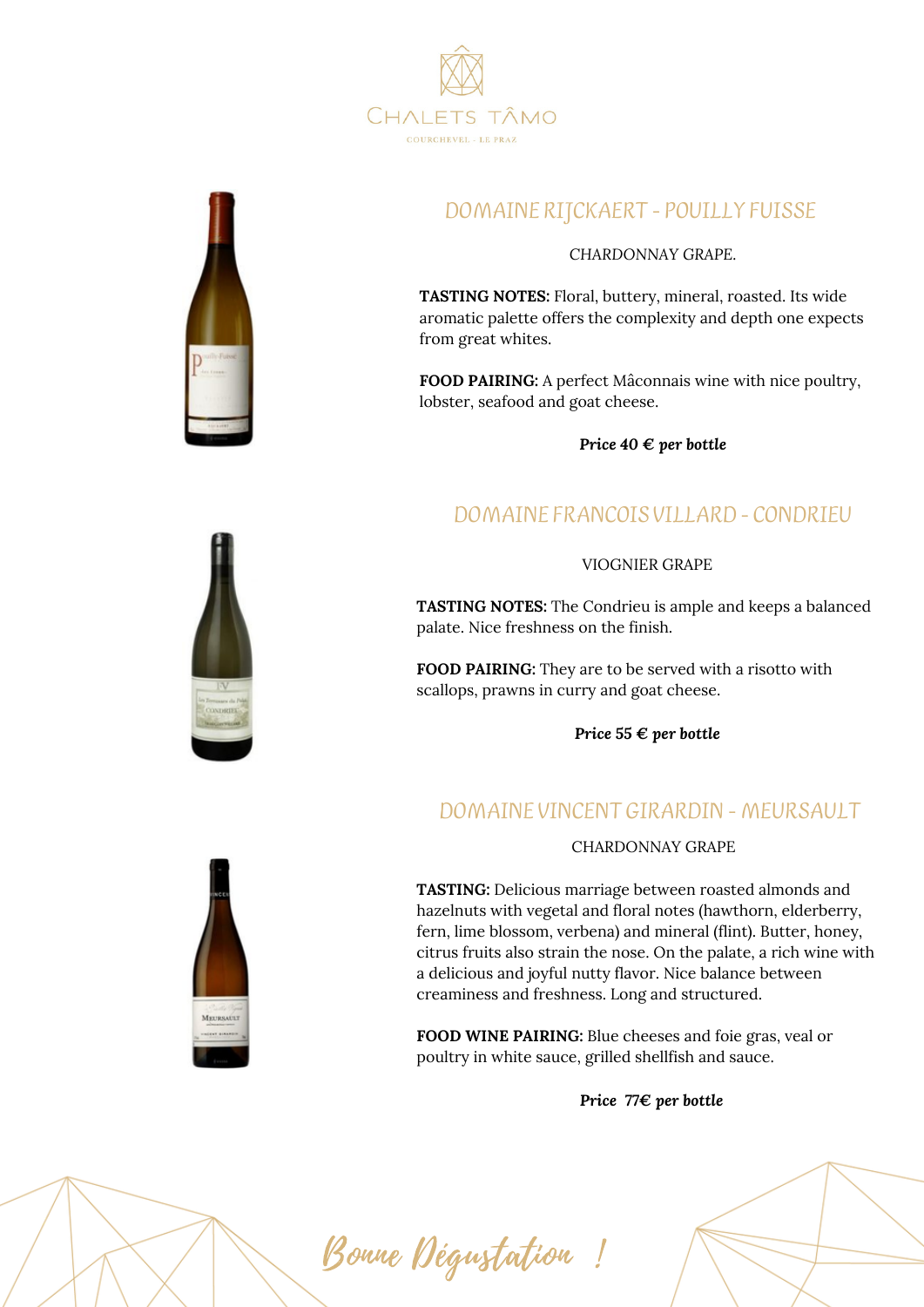

# Nos Vins Rouges

#### DOMAINE TRIO INFERNAL - PRIORAT



*TASTING NOTES: Beautiful purple color. The nose is very expressive and complex, harmoniously combining aromas of red and black fruits and spices. On the palate, we find a fresh and concentrated attack which amplifies in the mid-palate. Good length and a very pleasant finish.*

*FOOD WINE PAIRING: In perfect harmony with a rib of beef, lamb chops and mature cheeses.*

# *Price 30 € per bottle* DOMAINE LESALEXANDRINS CROZES-HERMITAGE

#### SYRAH GRAPE

**TASTING NOTES:** Beautiful deep purple color. This wine reveals a particularly seductive nose, subtly mixing aromas of small red fruits. On the palate, it opens with a frank attack before revealing itself all in finesse and balance with lovely freshness and round, velvety tannins, perfectly patinated by aging in wooden vats. Very elegant, it is already very pleasant to taste.

**FOOD WINE PAIRING:** This very beautiful reference generally goes quite well with beef, lamb or game dishes, even when grilled.

#### *Price 30 € per bottle*

#### DOMAINE TENUTALELLI- CHIANTI RUFINA

#### SANGIOVESE GRAPE

**TASTING NOTES:** Beautiful aromatic power, its tannic structure is present but well integrated. Its passage in an amphora makes it very elegant and gives it a nice freshness. Good ventilation is recommended in order to soften it for the best tasting.

**FOOD WINE PAIRING:** To taste with cured meats, red meats and mature cheeses.

*Price 32 € per bottle*





Bonne Dégustation !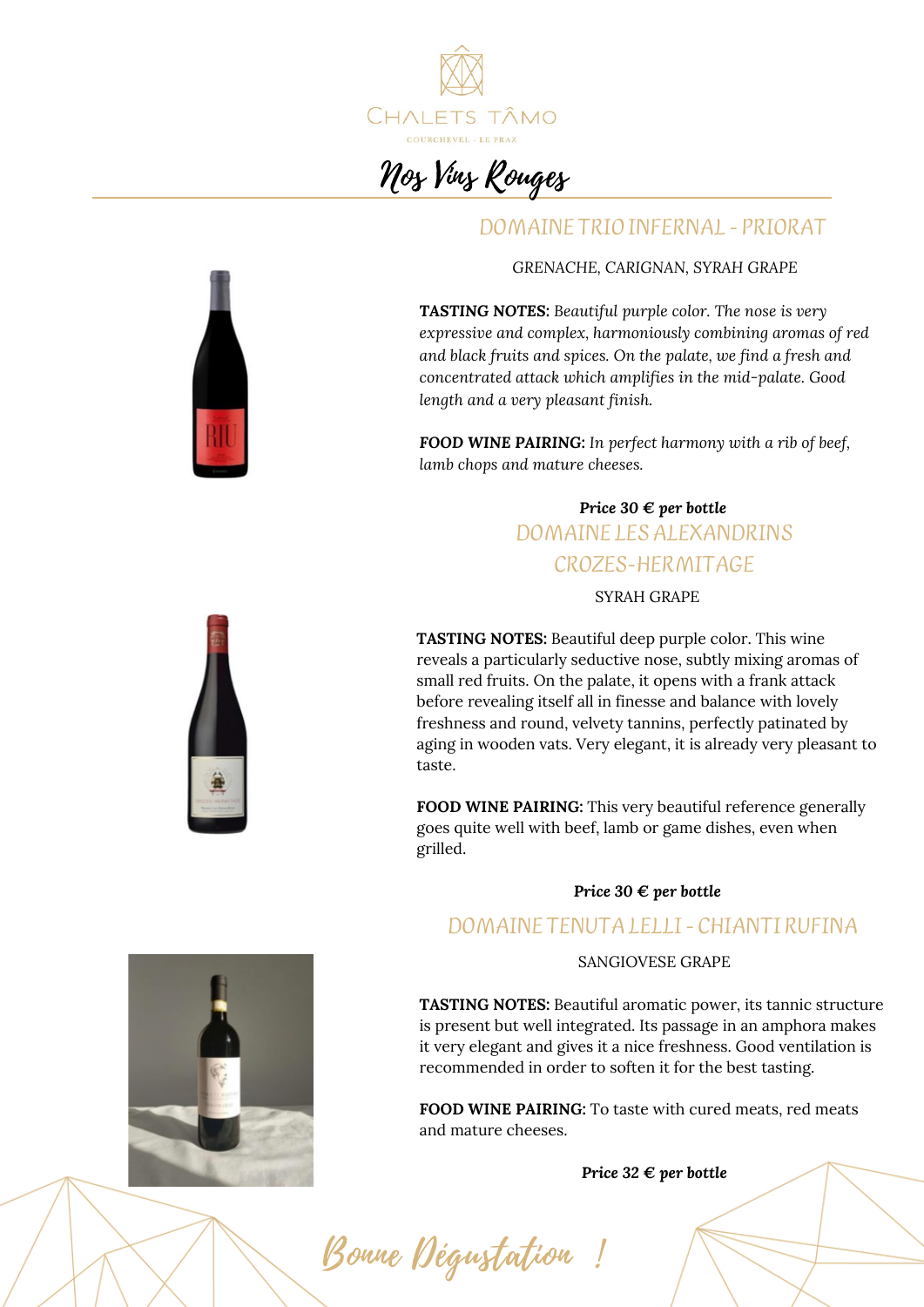



#### DOMAINE LE CHATEAU MOUTIN- GRAVES

*MERLOT AND CABERNET SAUVIGNON GRAPE*

*TASTING NOTES: A crunchy and suave wine … Shimmering ruby color. Nose exhaling aromas of gourmet red fruits marked by a subtle woody note. Elegant and balanced palate. Finished with finesse.*

*FOOD WINE PAIRING: A serious red that will go perfectly with poultry, quail tartlet, rack of pork cooked at low temperature, a prime rib, mature cheeses and chocolate desserts.*

*Price 35 € per bottle*

# DOMAINEDU CHATEAUHAUT CARDINAL SAINT EMILIONGRANDCRU

VINEYARD BLEND MERLOT AND CABERNET FRANC

**TASTING NOTES:** Roundness, health and fruit. The impression on the palate is harmonious. The breeding respects the fruit. Nice notes of cocoa and tobacco on the finish.

**FOOD WINE PAIRING:** To taste with a duck breast, an entrecote.

*Price 45 € per bottle*

# DOMAINEDU CHATEAUDE BEAURENARD CHATEAUNEUF DU PAPE

VARIETY 10% SYRAH 10% MOUVEDRE 70% GRENACHE NOIR 10% CINSAULT

**TASTING NOTES:** This cuvée has a beautiful deep and brilliant ruby color. The nose is complex with notes of red fruits (cherry, fresh blueberry) and spicy notes of cedar, rosemary and juniper. The mouth is full, offering a nice continuity with the nose. We find the crunchiness of the cherry as well as notes of garrigue bringing freshness on the finish. The tannins are very supple and of great finesse.

**FOOD WINE PAIRING:** To taste with a beef stew, a shoulder of lamb confit, a pigeon roasted in the oven.

*Price 55 € per bottle*





Bonne Dégustation !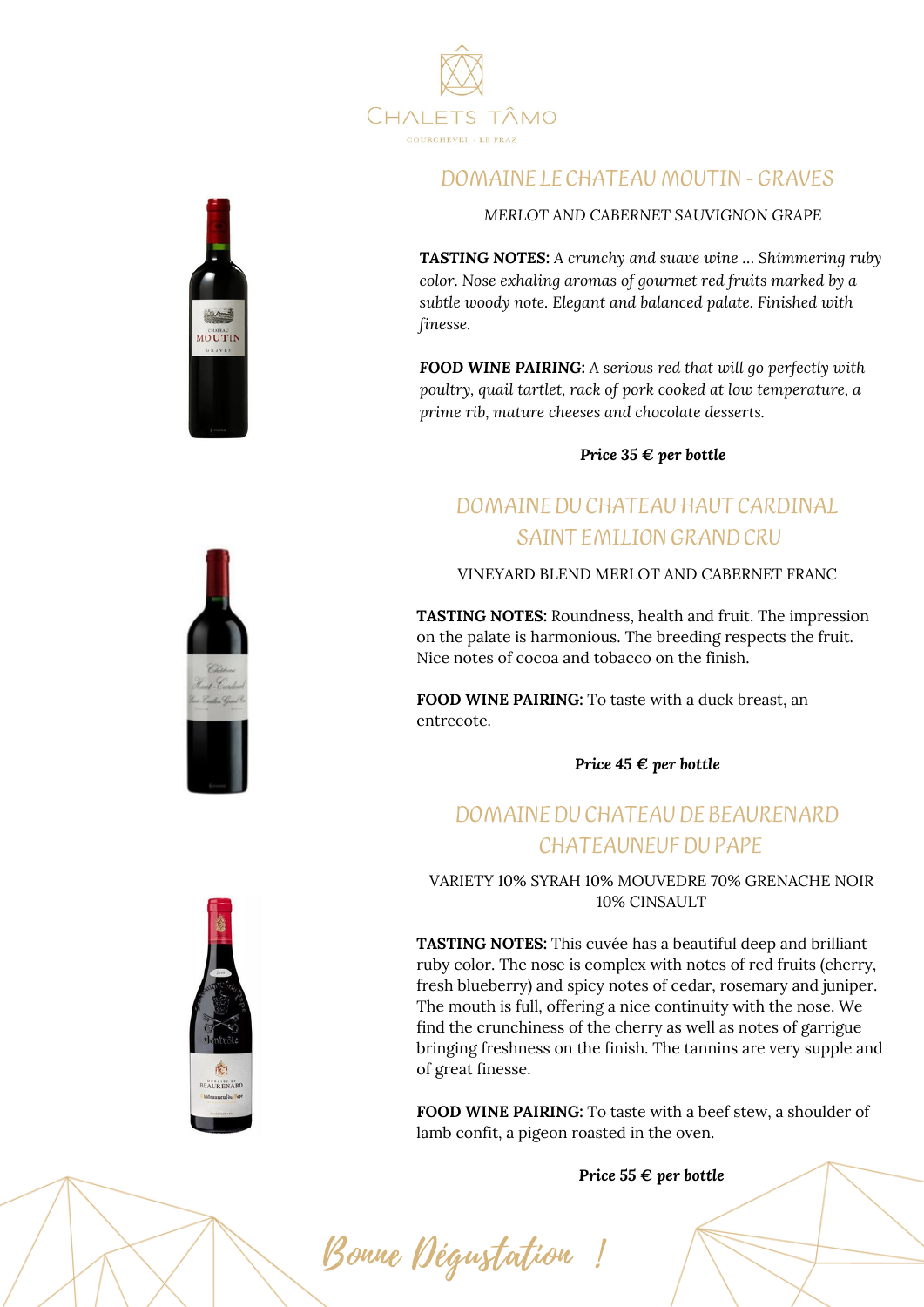

# DOMAINE OLIVIER GUYOT CLOS DE VOUGEOT GRAND CRU

*100% PINOT NOIR GRAPE*

*TASTING NOTES: This Clos Vougeot Grand Cru from Olivier Guyot seduces with its beautiful purple velvet robe. On the nose, its bouquet reveals aromas of black fruits, mixed with some spicy notes. Beautiful structure on the palate, with fine and perfectly balanced tannins.*

*FOOD WINE PAIRING: To be enjoyed with fine poultry, roasted or grilled red meats, salmis, stews and mature cheeses.*

*Price 225 € per bottle*

Nos Vins Rosés

#### DOMAINE GAVOTY COTE DE PROVENCE



#### *CEPAGE GRENACHE , CINSAULT*

*TASTING NOTES: The label of the Gavoty estate bottles features a lyre, in homage to Clarendon the lyre which makes Greek poets sing, perfectly symbolizes the joyous marriage of wine and music. Its light notes are like the wines of the estate: bold, fresh, very floral shine, rising sun color.*

*FOOD WINE PAIRING: Ideal as an aperitif, with a variation of tomatoes, a sea salad, smoked salmon, a moussaka.*

*Price 25 € per bottle*

Bonne Dégustation !